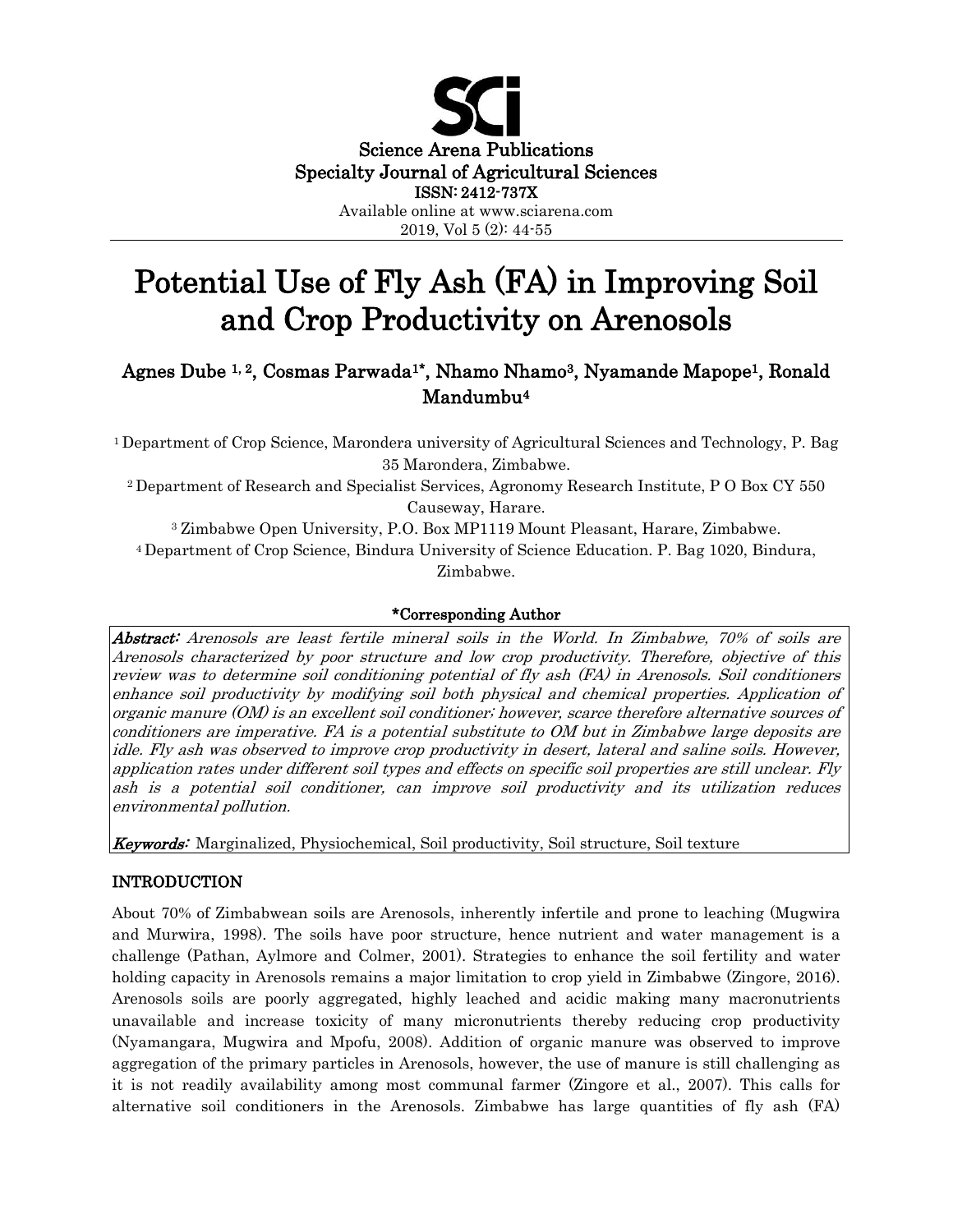produced from coal mines and during electricity generation which is an environmental menace. The FA releases minerals or leachates that can contaminate the environment. Fly ash deposits in Zimbabwe are idle and if they continue to accumulate will be a serious environmental hazard. The fly ash is a potential soil conditioner as it enhances both physical and chemical soil properties. Addition of soil conditioners increases availability and solubility of plant nutrients thereby crop productivity. (Arivazhagan et al., 2011; Bhattacharya and Chatopadhaya, 2002; Kishor, Ghosh and Kumar, 2010) observed significant improvement on soil productivity when FA was applied at different rates that ranged from 5 to 650 t/ha on structurally degraded soils. In other studies, application of FA at different rates was observed to reduce soil bulk density, improved porosity, water holding capacity, better workability of soils, improved root penetration and neutralized pH in acid soils (Poykio, Nurmesniemi and Dahl, 2007; Aggarwal, Singh and Yadav, 2009; Alami and Akthar, 2011; Saraswat and Chaudrary, 2014). Application of FA in agricultural soils enriched crops with Ca, S, Na and Fe among other nutrients thereby improving crop quality in respect to protein and oil content which are good for human nutrition (Bhattacharya and Chatopadhaya, 2002; Sikka and Kansal, 1994). The application rates vary from region to region and source of fly ash. This suggest that soil type may play a major role in determining the quantity of FA to be applied, each soil type will have its own requirement.

#### Fly Ash (FA)

Fly ash are dust particles produced during electricity generation from coal (Kishor, Ghosh and Kumar, 2010). The FA accounts for about 70 % of the total wastes produced during coal combustion (Dwivedi and Jain, 2014). The physical structure of the fly ash is determined by the coal type, boiler type, ash content in coal, combustion method and collector set up (Basu et al., 2009). Fly ash has siltloam texture with particles having dimensions of less than 0.010 mm (Aggarwal, Singh and Yadav, 2009). This particle size applied at sufficient rates can alter the soil's silt content and improve water holding capacity (Pathan, Aylmore and Colmer, 2001). Also this particle size characteristic has enabled FA to amend coarse textured or rocky soils to have better aggregation, infiltration and water holding capacity (Skousen et al., 2013). Fly ash has low to medium bulk density which varies from 1 to 1.8  $\text{gm}^3$  (Alami and Akthar, 2011). This bulk density is ideal for plant growth according to (Arshad, Lovery and Grossman, 1996) who elaborated that for sandy soils bulk density less than 1.60  $g/cm<sup>3</sup>$ , was ideal for plant growth for silt soils it had to be  $>1.40$  g/cm<sup>3</sup> and clayey soils  $>1.10$  g/cm<sup>3</sup> was proper. Hydraulic conductivity, and water holding capacity of  $49 - 66$  % on weight basis, specific gravity and high surface area (Bhattacharya and Chatopadhaya, 2002; Kishor, Ghosh and Kumar, 2010) are other important characteristics of fly ash. Chemically fly ash is amorphous ferro – alumino silicate mineral with elements like Si, Al, Fe, as major components and significant amounts of Ca, Mg, K, P, S as minor nutrients (Bhattacharya and Chatopadhaya, 2002). (Kumar, Mathur and Preeti, 2000) found that 95 – 99 % of FA consists of oxides of Si, Al, Fe, and Ca. The Fe oxide being responsible for the color of FA which ranges from water – white to yellow orange to deep red or brown to opaque (Kishor, Ghosh and Kumar, 2010). The silica and alumino ordinarily do not have the cementing capabilities but in the presence of moisture they react with calcium hydroxide to form compounds that have cementing properties (Wattimena, Antonni and Hardjito, 2017). This property has allowed FA utilization in the construction sector. FA from Zimbabwe has not been characterized, making it difficult to recommend specific uses for it, due to different chemical and physical properties as brought about by the FA origins, how it was produced as well as its storage.

#### Production of FA by country

Approximately 37% of the global population is dependent on coal for electricity generation, the proportion being higher (ranging from 65 to 80 %) in developing than developed countries (UNEP, 2017). In Zimbabwe about 35 to 40 % fly ash is produced annually which approximately corresponds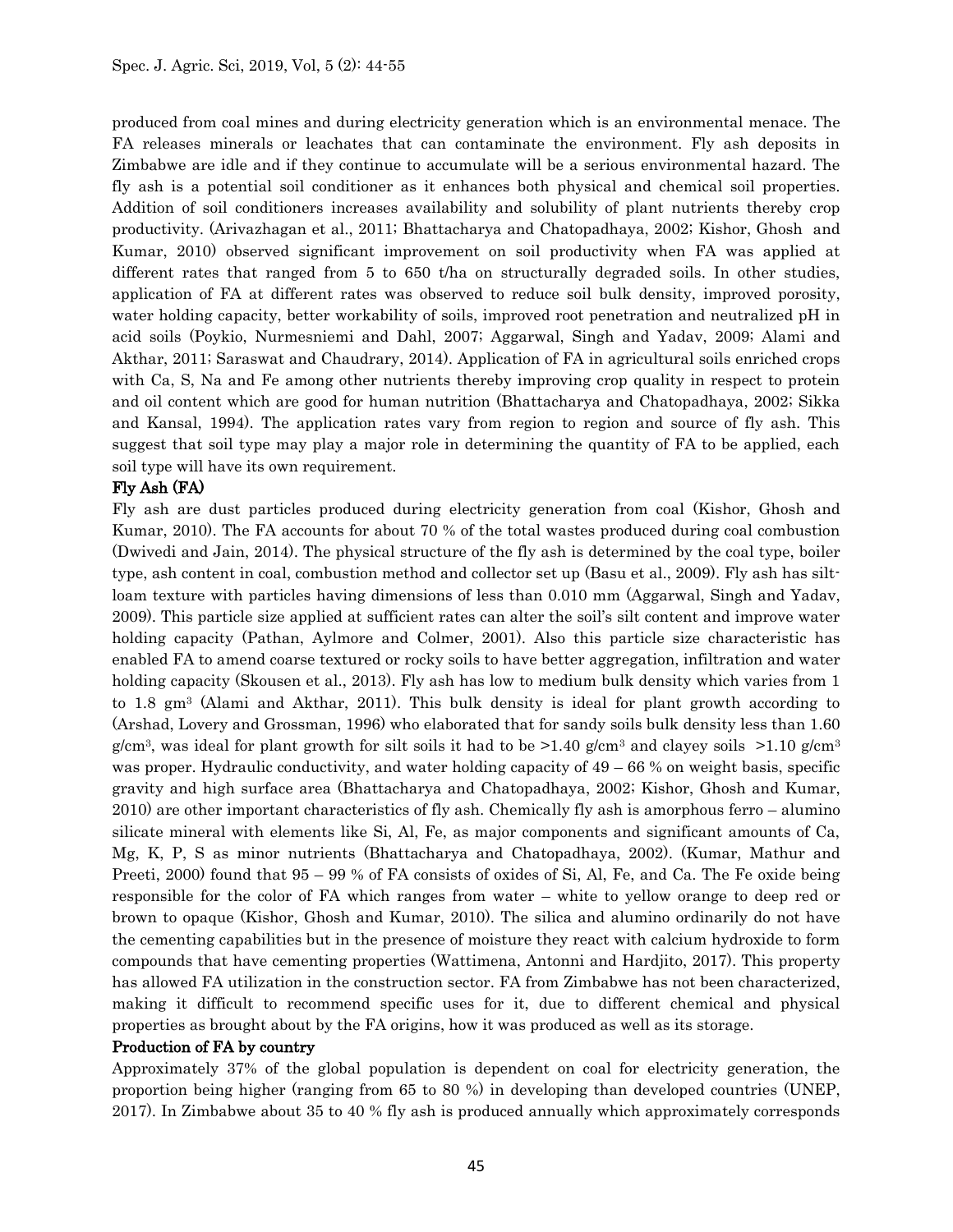to 1.16 million tons (UNEP, 2017). In electricity generation, the coal is subjected to combustion producing fly ash (Kishor, Ghosh and Kumar, 2010; Vom Berg, 1998). The solid wastes are known as coal combustion by-products (CCPs). Many approaches have been implemented in an attempt to reduce environmental hazard from the CCPs. Utilization can curb the problem of FA stock piling in many countries (Nawaz, 2013). The production of FA around the world is estimated to be over 800 million tons annually. India ranks the highest producer with an annual output of about 112 million tons (Table 1) that occupy at least 65000 acres of land as dumping sites (Nawaz, 2013; Chigondo et al., 2013). This production output was expected to have exceeded 225 million tons by the year 2017 (Nawaz, 2013). The ever increasing electricity generation from coal without alternative sources of power could result to unprecedented accumulation of fly ash if unchecked. Having large coal reserves in Zimbabwe suggest that FA will be future environmental hazard if nothing is done to reduce its accumulation. South Africa produces about 25 million tons of fly ash annually from coal production estimated to be around 109 million tons supplying 93 % of its electricity demand (Babajide et al., 2010), its fly ash utilization has remained subdued like most countries in the world.

| Country        | FA Production (mt/ yr) | FA Utilization (%) |
|----------------|------------------------|--------------------|
| India          | 112.0                  | 10                 |
| China          | 106.0                  | 38                 |
| <b>USA</b>     | 75.0                   | 45                 |
| Germany        | 46.0                   | 65                 |
| United Kingdom | 15.0                   | 85                 |
| Australia      | 10.0                   | 50                 |
| Canada         | 6.0                    | 85                 |
| France         | 3.0                    | 75                 |
| Denmark        | 2.0                    | 100                |
| Italy          | 2.0                    | 100                |
| Netherlands    | 2.0                    | 100                |

Table 1: Fly ash production and utilization around the world (2005-6)

Source: http:// www.tifac.org.in (Kishor, Ghosh and Kumar, 2010)

#### Fly ash utilization

Fly ash utilization is not only possible but has become a necessity, considering that it is produced in large quantities annually and cannot continue to lie in idle, at the same time the disposal ways have been unsustainable (Basu et al., 2009; Nawaz, 2013). There is need to employ economical and sustainable ways of disposing the FA (Bhattacharya and Chatopadhaya, 2002). In developed countries, more than 80 % of the produced FA is utilized in the construction industry e.g. by making bricks, cellular concrete blocks, road construction (Tiwari, Bajpai and Kumar, 2016). However at least 10 % of the FA produced in the developed countries is utilized in the agricultural sector, (Nawaz, 2013) leaving more room for improvement. The low utilization of FA in the developing countries is attributed to unavailability of appropriate and cost effective technologies that accompany its use be it in the agriculture or other sectors (Bhattacharjee and Kandpal, 2002). There is need for more research to be done in these developing countries that prove benefits of FA; there is little or no published work from FA utilization.

#### Potential challenges in FA utilization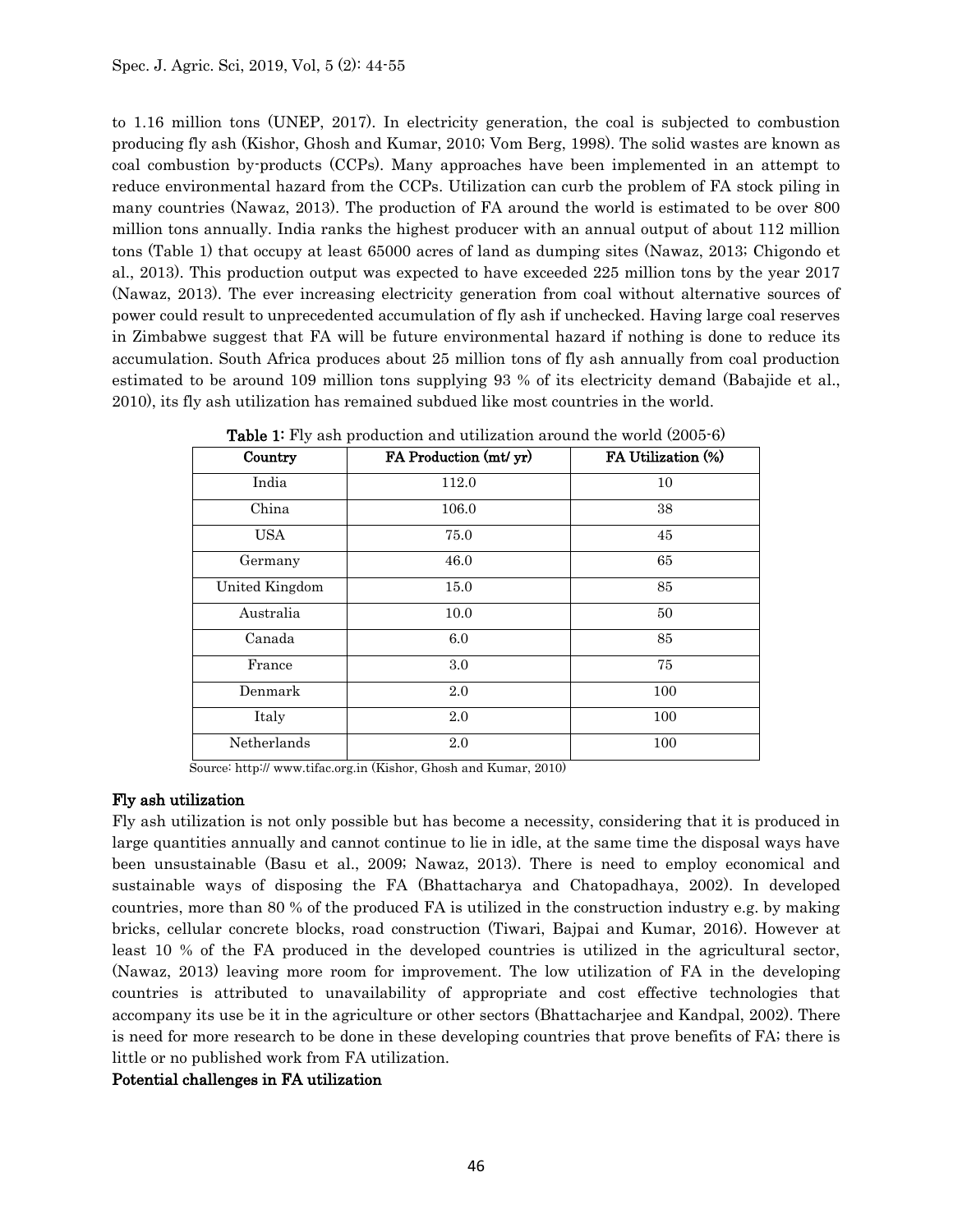Use of FA cannot be done without characterization to establish its pH levels, physical and chemical composition. There is FA that is acidic and the other that is alkaline depending on the sulfur content of the parent coal, its characterization may be costly where funding is limiting. So its application can only be done when addressing a known problem whether of acidity or alkalinity, or improving of soil water holding capacity, porosity, bulk density and other properties. Also depending on storage, weathered FA is different from un-weathered FA chemically hence the characterization which may be expensive to the farmers who are in the marginalized areas. There is FA that is rich in heavy metals such as Cd and Ni (Adriano et al., 1980; Bhattacharya and Chatopadhaya, 2002). This has brought about fear of these metals accumulating in food stuff when used in crop production. In their paper, (Bhattacharya and Chatopadhaya, 2002) showed results of soil and food crops produced at a rate of 200 t/ha that were tested for the presence of these metals. There was negligible trace of these elements in the soil as well as the food but there ought to be ceiling rates where application beyond, would be detrimental to the health of the soil, food and subsequently the health of humans.

Application of un-weathered fly ash may have a tendency of accumulating elements such as B, Mo, Se and Al which at toxic levels are responsible for reductions in crop yields and consequently influence animal and human health (Sharma and Kaira, 2006). Alkaline fly ash has been reported to act as a binding agent for fixation of heavy metals (Vinani, Carini and Silva, 1994; Lin and Hsin, 1996; Sharma and Uma-Singh, 2007). There is increased Selenium accumulation in plant tissues with increased fly ash application; this then need close examination and use of appropriately weathered fly ash (Furr et al., 1977; Straughan, Elseewi and Page, 1978). Not much work has been done on testing presence of heavy metals and radio nuclides that are said to be present in fly ash. According to (Bhattacharya and Chatopadhaya, 2002) the heavy metals are there in negligible amounts. It is not clear though up to what level they remain negligible. Application rates of 650 t/ha surely need confirmation of these metals in food stuff. Since sources of fly ash differ, it is believed there is fly ash that is rich in heavy metals such as Cd and Ni (Adriano et al., 1980; Bhattacharya and Chatopadhaya, 2002) that would translate to presence of these in food.

#### Soil physical properties

#### Effects of FA on Soil pH and Cation Exchange Capacity

Optimum pH for crop production ranges between 6.5–7.5 and soil fertility is impaired at pH below 5.5 which allows solubility of toxic elements like manganese and aluminum which then hinder root growth (Belachew and Abera, 2010; Saraswat and Chaudrary, 2014). Addition of organic matter to the soil buffers plants against acidity such that plant production can be possible in soils with lower pH (Saraswat and Chaudrary, 2014). The pH of FA depends on its source which can be acidic or alkaline, (Basu et al., 2009) it varies from 4.5 to 12.0 depending on the nature of the parent coal (Kishor, Ghosh and Kumar, 2010). (Kishor, Ghosh and Kumar, 2010) noted two types of FA i.e., Class F (low lime) and Class C (high lime) depending on silica, aluminia and iron oxide content, which makes the ash either acidic or alkaline. Fly ash is generally acidic due to high S, while the one with lignites has high Ca and is alkaline. (Das, Choudhury and Das, 2013) Saw an increase in the pH from 5.38 to 6.01 in post-harvest soils due to addition of fly ash. The hydroxide and carbonate salts confer the ability of fly ash to neutralize acidity in soils (Matsi and Keramidas, 1999). The CaO in the fly ash reacts with water in the presence of  $CO<sub>2</sub>$  to produce hydroxyl and other ionic forms and the carbonates as precipitates. These reactions and presence of Na give the high pH values (Selvakumari et al., 2000). On the other hand (Baskar and Selvakumari, 2005) and (Sikka and Kansal, 1995) found that addition of fly ash did not change the post-harvest soil pH. This suggests that use of fly ash to change pH should be done upon characterization of the fly ash and soil to be sure of what is to be corrected. (Ram et al., 2006) Reported an increase in pH of mine spoil after fly ash amendments. (Gangloff et al., 2000) Saw a slight reduction in soil pH while electrical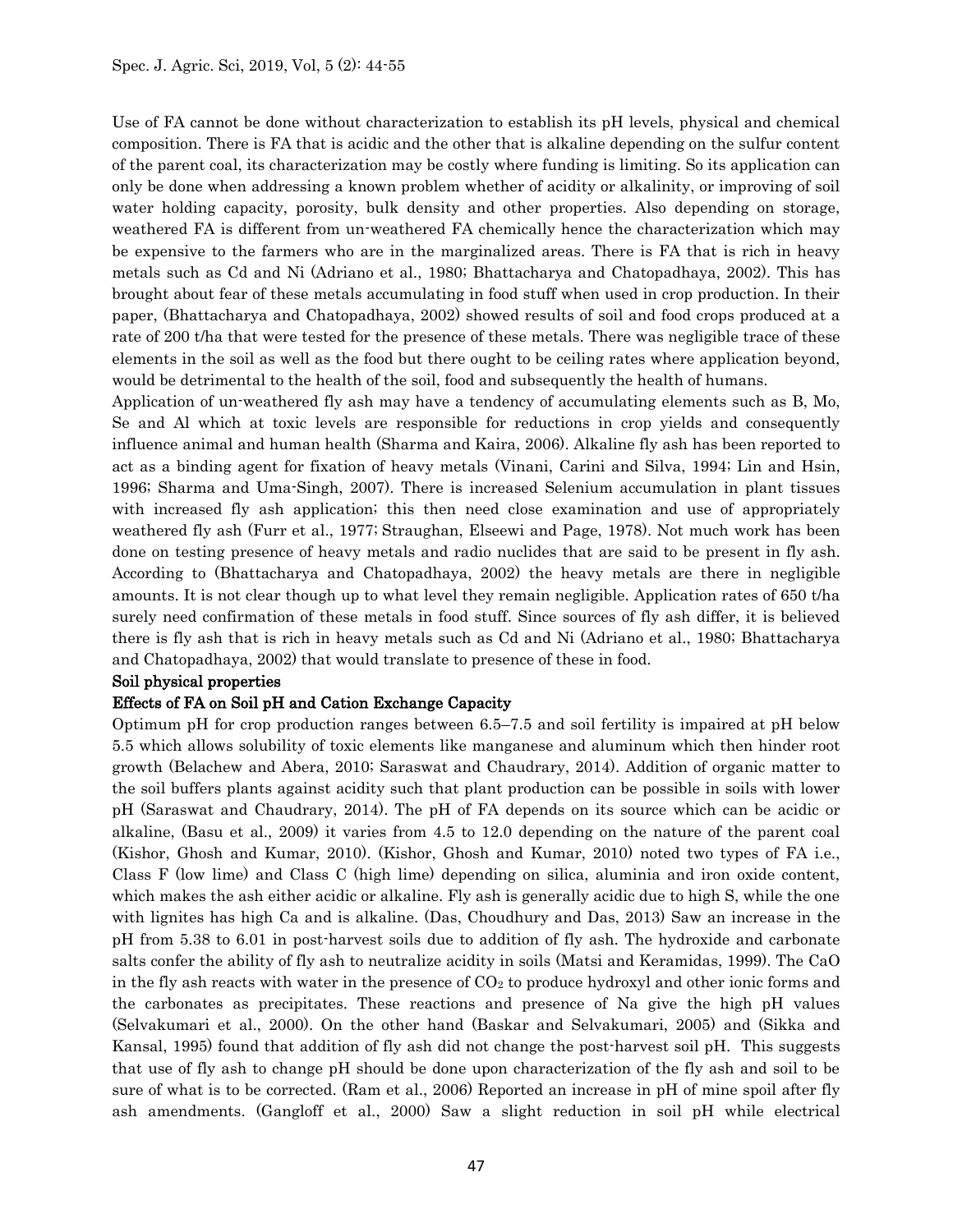conductivity of the soil decreased significantly with fly ash application. (Tiwari et al., 1992) Got a reduced pH from 10.0 to 8.5 after application of fly ash. The amelioration of soil pH by fly ash has had great results in vast types of soils including marginalized lands, mine spoils for agriculture and forestry. (Taylor and Schumann, 1988) Found that fly ash could act as a liming material and improving availability of plant nutrients. Use of FA instead of agricultural lime would benefit as a way of mitigating against global warming. All the  $CO<sub>2</sub>$  in Agric lime is released into the atmosphere which is contributing strongly to global warming (Basuet al., 2009). With more than 70 % of soils in countries like Zimbabwe being sandy and having a low pH (acidic) use of fly ash in amending them would be a dignified idea at the same time working against global warming by limiting  $CO<sub>2</sub>$ emission, reclamation of these soils requires sustainable ways that will not create more problems than we already have. The effectiveness thereof of FA has to be evaluated in comparison to the already in use agriculture lime such that the lime can be substituted for FA.

On cation exchange capacity (CEC), (Nabantoglu, 2014) found that CEC of expansive soils decreased with increased fly ash content. (Tchuldjian et al., 1994) Confirmed the decrease in CEC after application of fly ash on sandy clay (SC) and low plasticity clay (CL) the decrease was significantly different from the lime application. These results are not desirable in crop production; there is expectation of an increase in CEC so that nutrients are not leached. It is also difficult to alter the CEC of a soil since this is a function of soil characteristics. (Pathan, Aylmore and Colmer, 2001) Found that Karrakatta sands in India had lower CEC than fly ash and upon application of fly ash it was expected that there be an increase in the CEC of the soil and increase in nutrient retention as well as cationic plant nutrients. There is still need for further investigation to establish how the fly ash influences that CEC of any soil type.

#### Effects of fly ash on water holding capacity (WHC)

Fly ash particles are silt sized in nature and that is a characteristic that allows it to be able to alter the soil silt content. Addition of FA was observed to increase micro porosity from 43 % to 53 % and water holding capacity improved from 39 % to 55 % of soils (Ghodratti, Sims and Vasilas, 1995; Singh and Siddiqui, 2003). (Khan and Khan, 1996) reported that a gradual increase of fly ash concentration in the field from 0, 10, 20, 100 % v/v, increased porosity and water holding capacity. (Pathan, Aylmore and Colmer, 2001) Observed significant increases in soil moisture content in situ in the top 10 cm after FA application. (Pathan, Aylmore and Colmer, 2001) Went on to discover that fly ash reduced infiltration rate owing to the high silt content it has, which translates to a need to have an optimum rate of fly ash application to avoid creating water logging conditions in the fields. (Taylor and Schumann, 1988) Also noted an increase in water holding capacity of sandy soils due to fly ash application. (Sakker and Rano, 2007) Tested different fly ash from different thermal power plants and discovered that particle size of fly ash had different effect on the soil water holding capacity where bigger particle sizes had highest holding capacity. The improvement in soil water holding capacity is beneficial to crop production under rain fed (Basu et al., 2009) especially in areas where the season is short with poorly distributed rainfall, use of fly ash may lengthen the growing season. With all these confirmed results of improved water holding capacity in sandy soils, FA use remains subdued in some cases in developing countries which continue to struggle with big marginalized lands.

#### Fly ash for improving soil structure

Changes in silt content of soil after application of fly ash is correlated to bulk density, porosity, hydraulic conductivity, void ratio and water holding capacity (Saraswat and Chaudrary, 2014). These directly impact on plant growth, nutrient retention and biological activities. (Buck, Honston and Beimbonn, 1990) Found that application rates of FA at 200 t/acre, improved physical and chemical characteristics of soil shifting the textural class from sandy loam to silt loam which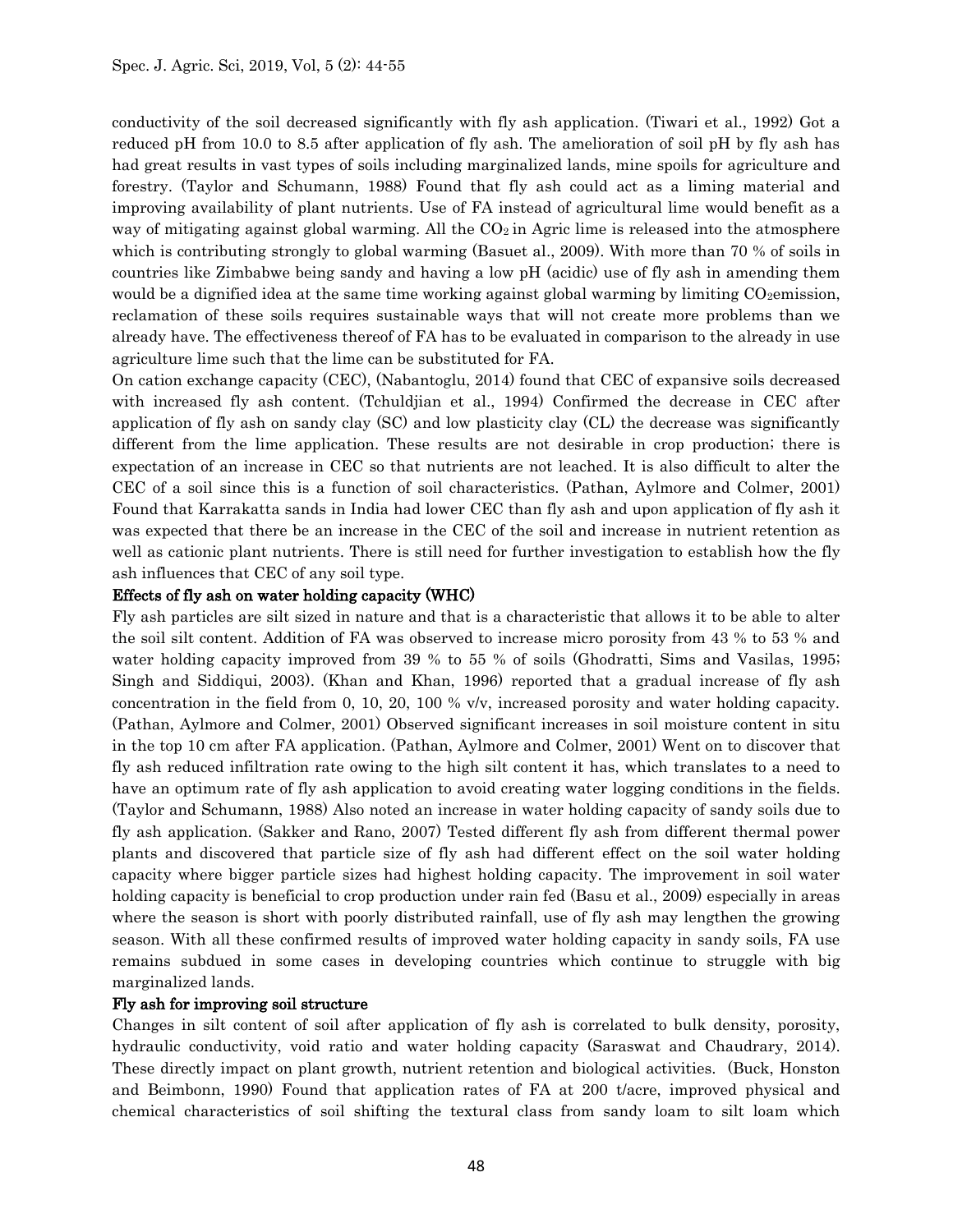contradicts with the known scientific notion that soil texture cannot be altered save for the soil structure. Application of 10 % fly ash amended to sand soil was ideal rooting media for Leucaena leucacephala (Pandey and Kumar, 2013). The hollow spheres of FA, replacing bigger soil particles, made it possible for the silt particles to accumulate in the voids and modified the soil structure from sandy loam to silt loam and the clay to loamy (Khan and Khan, 1996; Ram et al., 2006). (Yunusa et al., 2006) Observed that fly ash with high content of calcium and with appropriate particle size of 2– 200µm improved the structural properties of soil; this confirms the known science that soil structure can be altered and not texture. (Gracia et al., 1995) Added a range of between 200 to 400 t/ha of fly ash to sandy loamy soils, there was a significant change in field water holding capacity, porosity, reduced bulk density which benefited crop production. There is need for scientists to agree as to what the FA does, as some are indicating that it alters the texture and some say structure. These findings to alter texture if confirmed will nullify the already held notion that soil texture is a function of the parent rock and that it cannot be changed.

#### Soil and Crop productivity

Soil productivity is the ability of a soil to support crop production determined by the entire spectrum of its physical, chemical and biological attributes. Soil fertility is only one aspect of soil productivity but it is a very important one. Soil fertility is the status or the inherent capacity of the soil to supply nutrients to plants in adequate amounts and in suitable proportions. Soil productivity is the capacity of the soil to produce crops with specific systems of management and is expressed in terms of yields. All productive soils are fertile, but all fertile soils need not be productive. It may be due to some problems like water logging, saline or alkaline condition, adverse climate etc. Under these conditions, crop growth is restricted though the soil has sufficient amounts of nutrients.

Crop productivity is the quantitative measure of crop yield in given measured area of field. The use of new crop varieties and the efficient application of agrochemicals, immensely contributed to increased plant productivity. Crop production is based largely on soils. Soils with a high clay or organic matter content tend to have a more stable soil structure than those containing mostly sand and or silt particles. Soil structure describes the arrangement of mineral particles and organic matter to form aggregates, as well as how pore spaces are arranged within and between aggregates. Soils with degraded structure can result in low crop yields and are difficult to manage due to a restricted range of soil wetness for tillage operations. A poor structure leads to problems with drainage due to the blocking of soil pores resulting in a decrease in the rate at which water can infiltrate the soil and drain through the soil. Soil structure affect soil fertility by affecting water movement through soil, root penetration and water logging. Erosion is an important physical process that decreases soil fertility. It is clear that under normal cases soil productivity and crop productivity are positively correlated, however whether such relationship exists after soil amendment with FA is still unclear.

#### Effect of FA on crop productivity

Fly ash is a potential soil conditioner that may increase the solubility and availability of plant nutrients therefore enhancing crop productivity in low fertility acid lateritic soils (Basu et al., 2009). (Singh and Siddiqui, 2003) Found that amending soil with fly ash at 40 % improved growth and yield of rice crop but there was a gradual decline in plant growth at 60 % to 100 % application rates. This adverse effect could be due to the higher levels of sulfate, chloride, carbonate and bicarbonate in fly ash amended soils. In a study with seven soils of varying texture with FA mixed at 0, 2, 4 and 8 % (w/w) levels, the moderate rates of 2 and 4 % (w/w) increase yield of rice dry matter where the 8 % (w/w) significantly depressed growth (Sikka, and Kansal, 1995). The application of fly ash increased N, S, Ca, Na and Fe but significant decreased P and Zn in rice grain (Sikka, and Kansal, 1995). (Patel, Singh and Tedia, 2018) Observed significantly high total tillers, effective tillers, panicle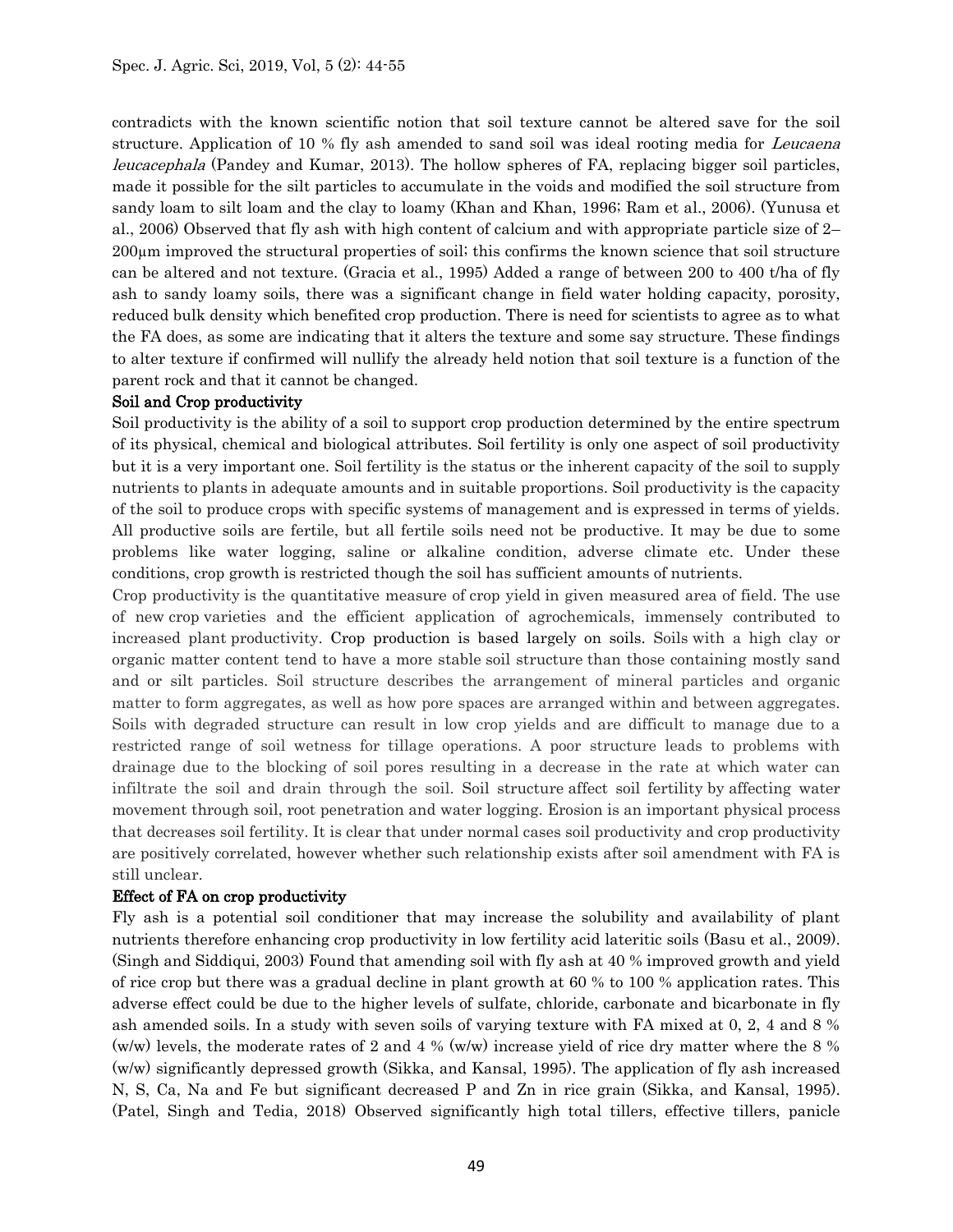length and number of grains per panicle of rice when 75 % of an inorganic fertilizer GRD (100:60:40) + 20 t/ha fly ash and 5 t FYM were mixed with the soils. The same treatment combination gave significant higher paddy and straw yield. 40 and 60 t/ha fly ash gave similar result.

Application rates of 5, 10, 20 t/ha fly ash in combination with nitrogen rates of 25, 50, 100 kg/ha significantly increased grain and biomass yield of wheat (Aggarwal, Singh and Yadav, 2009). (Aggarwal, Singh and Yadav, 2009) Found that sorghum growth characteristics were influenced significantly in a treatment combination of 40 kg N/ ha and 20 t/ha fly ash. Harvest index of sorghum increased from 21.6 to 29 %. There was increased yield of sorghum with 20 t/ha fly ash application from 1.49 t/ha to 1.56 t/ha and interaction of fly ash and nitrogen at 20 t/ha and 40 kg N/ha respectively resulted to significantly highest yield of 1.87 t/ha (Aggarwal, Singh and Yadav, 2009). This implied that the 20 t/ha fly ash allowed significant changes on sorghum without deleterious effects on grain yield (Aggarwal, Singh and Yadav, 2009). (Mishra and Shukla, 1986) Found that foliar application of fly ash enhanced growth and metabolic rates and it increased photosynthetic pigments of maize and soybean. (Khan and Khan, 1996) Reported that application of 40 % of fly ash increased the yield of tomatoes by 81 %, while (Khan and Singh, 2001) noted that tomatoes grown on fly ash amended soils had higher tolerance to wilt fungus (Fusarium oxysporium) thereby increasing yields.

In various studies, Different crops were subjected to different rates of fly ash which ranged from 0 – 650 t/ha applied on to different types of soils (Arivazhagan et al., 2011). The crops included cereals, pulses, oil seeds, cotton, sugarcane, fodder crops, horticultural crops, ornamentals and medicinal plants. There was increased yield from 10 to 15 % on pulses, 20 to 25 % on oil seeds with other crops going up to 40 % (Kumar and Jha, 2014). Oil crops such as sunflower (Helianthu ssp), sesame (Sesamum indicum), turnip (Brassica rapa) and groundnuts (Arachis hypogaea) have had their performance improved after application of fly ash (Jala and Goyal, 2006; Thetwar, Sahu and Vaishnava, 2006; Inam, 2007; Basu et al., 2009; Sao, Gothalwal and Thetwari, 2007). (Thanunathan et al., 2001) Did an experiment studying the effect of fly ash on growth, yield and nutrient uptake of sesame. Fly ash was applied at 10, 20, 30 t/ha along with decomposed FYM of 12.5 t/ha and inorganic fertilizer of 35:23:23 kg/ha N.P.K. there was increase in growth characters (plant height, number of branches) and yield parameters (number of capsules, number of seed/ capsule, 1000 seed weight), grain yield and NPK uptake of sesame. This happened with maximum application of fly ash at 30 t/ ha. (Kuchanwar, Matte and Kene, 1997) applied 10 t/ha fly ash and 25:50:0 kg NPK/ ha and this combination gave better growth and yield attributes which led to the highest pod yield in groundnuts. (Arivazhagan et al., 2011) Revealed an increase in yield of various crops grown after application of fly ash at a rate of 50 MT/ ha (Table 2).

| Crop                       | Yield increases        |
|----------------------------|------------------------|
| Rice grown on normal soils | $4920 - 5625$ kg/ha    |
| Rice grown on alkali soils | $2000 - 3550$ kg/ha    |
| Wheat                      | $2400 - 3840$ kg/ha    |
| Banana                     | $20 - 30 %$            |
| Tomato                     | $15 - 20%$             |
| Potato                     | $92.50 - 122.50$ q/ ha |

Table 2: Yield increases of different crops after 50 MT/ha fly ash application

Source: (Arivazhagan et al., 2011)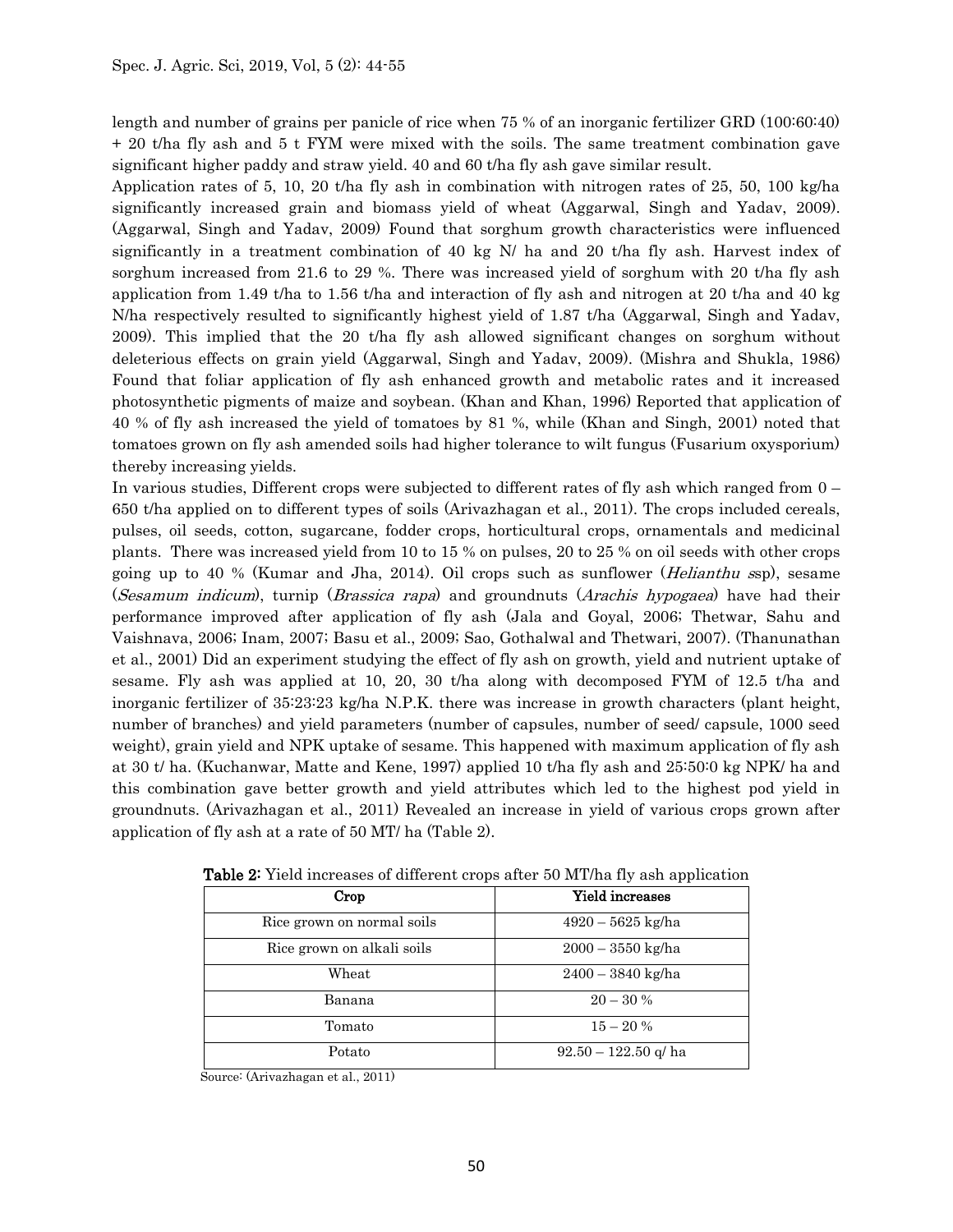#### Influence of FA on soil productivity

(Patil et al., 1996) Observed that as levels of fly ash and FYM increased, there was a corresponding increase in the uptake of N P K. Nutrient uptake of groundnuts increased with application of fly ash. The interaction effect of fly ash and fertilizer was significant with highest uptake of N. P. K and Ca, Mg, S with 15 t/ha fly ash and 100 % recommended dose of fertilizer. This was attributed to presence of these nutrients in considerable quantities in fly ash (Sireesha and Prasuna Rani, 2014). Increase in N uptake by the addition of fly ash was facilitated by presents of Ca, Mg, S, B and Mo which enhance  $N_2$  fixation which in turn facilitated more N uptake by the crop. (Selvakumari et al., 1999) Revealed that there is a possibility of decreasing recommended rate of P and K by about 25 % when fly ash and compost were added to groundnuts. In rice production an integrated application of fly ash, inorganic fertilizer and organic fertilizer increased uptake of N. P.K (Selvakumari et al., 1999). (Shinde, Koohan and Patil, 1995) Got results that revealed that application of fly ash increased the uptake of N, K, Ca and Mg by groundnuts crop. There is increased uptake of P with application of fly ash due to increase in pre release via bio activity to soil and plants benefit (Sireesha, and Prasuna Rani, 2014). Graded dose of fly ash increased significantly uptake of N by grain and straw in rice. Total N and organic carbon of fly ash are 0.08 and 0.01 % respectively. The N in fly ash is low but fly ash enhances microbial activity, by providing all the nutrients from it and thus mobilizing the available N (Nayak et al., 2015). (Baskar and Selvakumari, 2005) Found that there was P and K uptake in rice which might have been contributed from the fly ash itself. The P uptake of grain was from 2.3 to 4.3 kg/ha, K was from 1.71 to 3.51 kg/ ha. Fly ash applied at 20 and 40 t/ha registered an increase of Si uptake 11 and 26 kg/ha by grain and 28 and 61 kg/ha by straw respectively over the control (Baskar and Selvakumari, 2005). (Ramesh and Chhonkar, 2001) Confirmed the increase in nutrient uptake by rice due to fly ash application. (Das, Choudhury and Das, 2013) Observed that interaction of farm yard manure (FYM), inorganic fertilizer and fly ash gave statistically significant uptake of available nutrients in rice. The highest uptake of N. P.K and Fe, Mn, Zn, Cu was 119.22, 73.84, and 209.69 kg/ha and 3574.9, 1354.3, 180.2 and 104.9 g/ha respectively at treatment 50 % RDF (inorganic fertilizer) + FYM 5 t/ha and FA 15 t/ha. The lowest uptake was from the control being 49.01, 27.83 and 53.87 kg/ha and 546.0, 397.3, 53.1 and 23.1 g/ha.

#### Conclusion and recommendations

The fly ash can be used to reclaim problems of low water holding capacity, pH, CEC in Aerosols hence increasing crop productivity. However, the application of FA in agricultural soils is still limited due to its uncertainty effects on the soil properties and crop growth performances. The soil nutritional content in the FA has to be quantified before recommending specific application rates but most FAs have not been characterized to date. Current literature has showed that the application rates of FA varied from region to region and is influenced by the soil types hence cannot be generalized. Therefore, researches on use of FA should aim at their characterization by quantifying the plant nutrients available, possible negative effects of FA on the soil and determining appropriate application quantities in different soil types that enhances crop productivity.

#### References

1. Adriano DC, Page AL, Elseewi, AA et al. Utilization and Disaposal of fly ash and coal residues in terrestial ecosystem: a review. Journal of environmental quality, 1980, 9: 333-344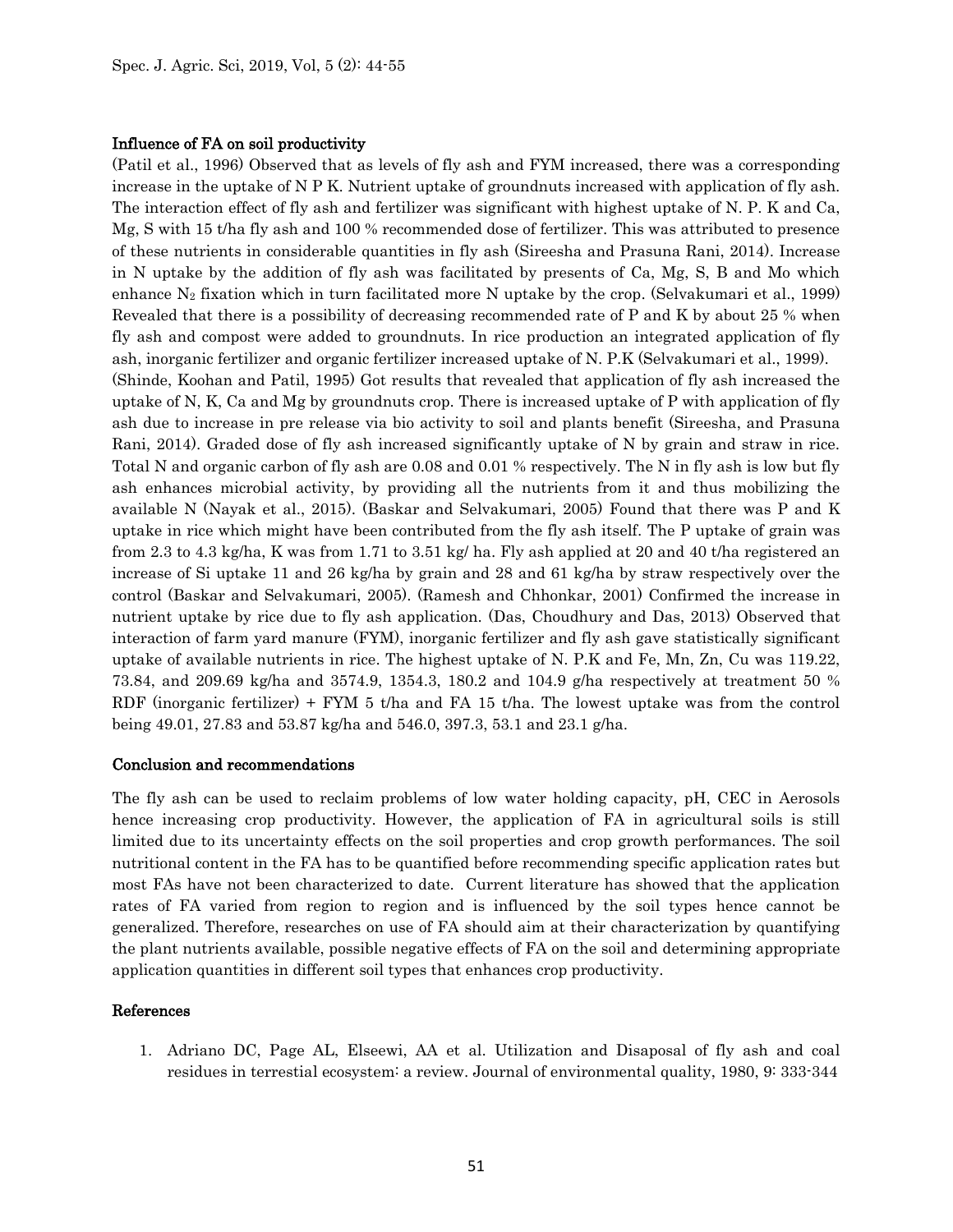- 2. Aggarwal S, Singh GR and Yadav BR. Utilization of fly ash for crop production: Effects on the Growth of wheat and sorghum crops and soil properties. Journal of Agricultural physics, 2009, 9: 20-23.
- 3. Alami J, and Akthar MN. Fly ash utilization in different sectors in Indian Scenario. International Journal of emerging trends in Engineering and Development, 2011, 1(1)
- 4. Arivazhagan K, Ravichandran M, Dube SK, et al. Effect of Coal Fly ash on Agricultural crops: Showcase project on use of Flyash in Agriculture in and around Thermal Power Station Areas of National Thermal Power Corporation Ltd India. World of Coal Ash (WOCA) Conference US, 2011, (http:// www.flyash.infro) 1-46
- 5. Arshad MA, Lovery B and Grossman B. Physical tests for monitoring soil quality: In Doran, JW, Jones AJ. Ed. Methods of assessing soil quality. Madison, 1996. WI pg 123-41
- 6. Babajide O, Petrik L, Musyoka N et al. Use of coal fly ash as a catalyst in the production of biodiesel. Petroleum and Coal, 2010, 52 (4): 261-272
- 7. Baskar M and Selvakumari G. Influence of fly ash on soil properties, nutrient uptake and yield of rice in Inceptisol Alluvium. Madras Agril J, 2005, 92 (7-9): 456 – 463
- 8. Basu M, Pande M, Bhadoria PBS and Mahapatra SC. Potential fly ash utilization in agriculture: A global review. Science Direct, 2009, 19: 1173 -1186
- 9. Belachew T. and Abera Y. Assessment of soil fertility status with depth in wheat growing highlands of Southeast Ethiopia. World J. Agric. Sci, 2010, 6: 525-531
- 10. Bhattacharjee U, and Kandpal TC. Potential of fly ash utilization in India. Energy, 2002, 27: 151 – 66
- 11. Bhattacharya SS and Chatopadhaya GN. Increasing Bioavailability of Phosphorus From Fly Ash Through Vermicomposting. Journal of Environmental Quality, 2002, 31: 2116- 2119
- 12. Buck JK, Honston RJ and Beimbonn WA. Direct Seedling of anthracite refuge suing coal flyash as a major soil amended. In proceedings of the Mining reclamation conference and Exhibition West Virginia University. Public Service, 1990, 2: 663
- 13. Chigondo M, Guyo U, Shumba M et al. Synthesis and Characterization of Zeolites from Coal flyash, IRACST. International Journal, 2013, (3): 4-10
- 14. Das BK, Choudhury BH and Das KN. Effect of Integration of fly ash with fertilizers and FYM on nutrient availability, Yield and nutrient uptake of rice in Inceptisols of Assam, India. International Journal of Advancement in research and Technology, 2013, 2 (11): 190- 208
- 15. Dwivedi A, and Jain MK. Fly ash waste management and overview: A review. Recent Research in Science and Technology, 2014, 6 (1): 30 -35
- 16. Furr AK, Parkinson TF, Hinrichs RA et al. National survey of elements and radio activity in fly ashes. Absorption of elements by cabbage grown in fly ash soil mixtures. Environ. Sci. Technol, 1977, 11: 1194-1201
- 17. Gangloff WJ, Ghodrati M, Sims JT et al. Impact of fly ash amendment and incorporation method on hydraulic properties of a sandy soil. Water, Air and Soil Pollution, 2000, 119 (1-4): 231-245
- 18. Ghodratti M, Sims JT and Vasilas BL. Evaluation of flyash as a soil amendment for the Atlanti Coastal Plains: In Soil hydraulic properties and elemental leaching. Water Air Soil Pollution, 1995, 81: 349-361
- 19. Gracia G, Zabaleta I, Canibano JG et al Use of Coal Ash/ mine Waste in Gu H, Qui H, Tian T et al 2011. Mitigating effects of Silica rich amendments on heavy metal accumulation in rice (Oryza sativa L) planted on multi – metal contaminated acidic soil. Chem, 1995, 85: 1234 – 1240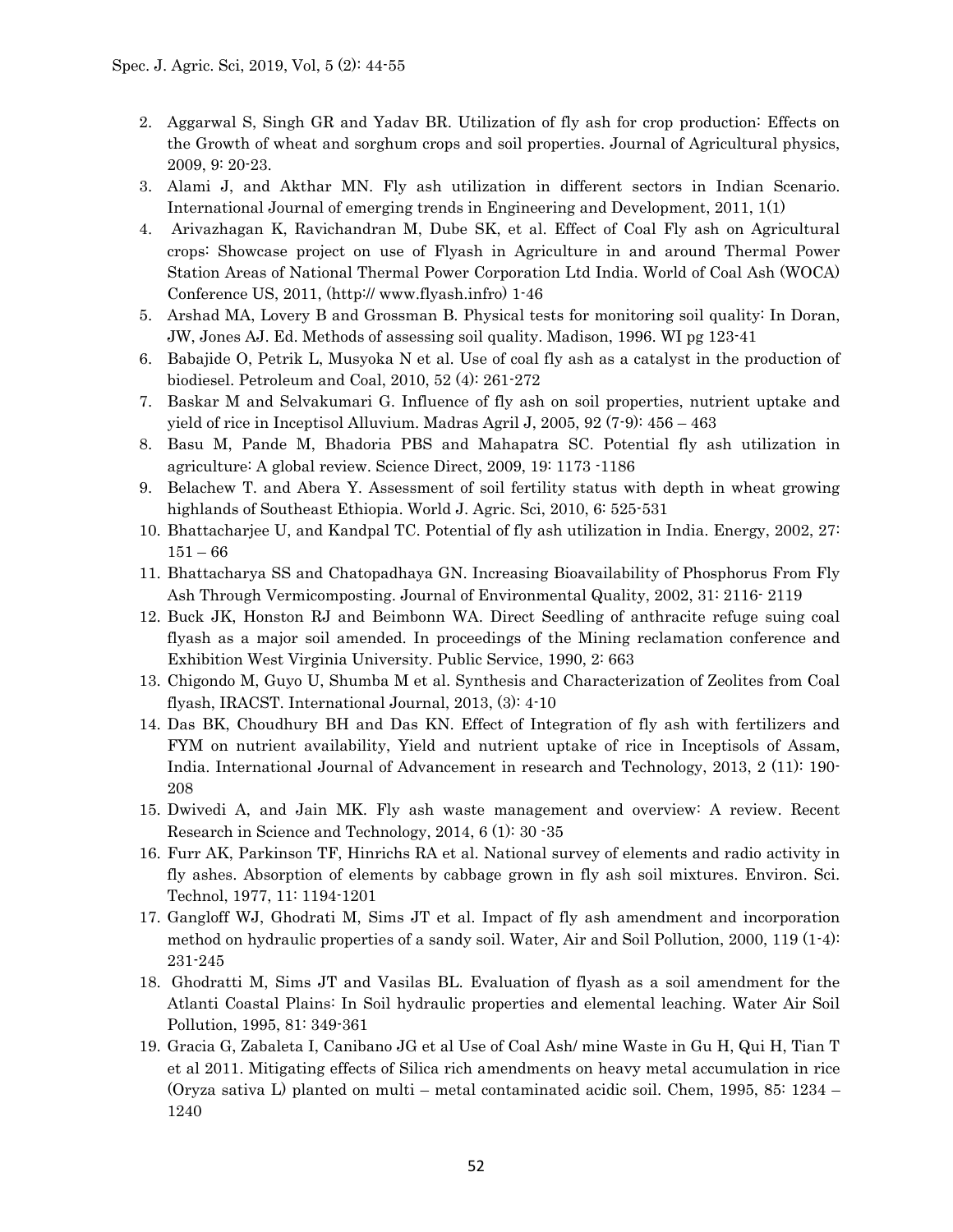- 20. Inam A. Use of fly ash in turnip (Brassica rapa L) cultivation. Pollut. Res, 2007, 26 (1): 39 42
- 21. Jala S and Goyal D. Fly ash as a soil ameliorant for improving crop production a review. Bioresource Technol, 2006, 97: 1136 – 47
- 22. Khan MR and Singh WN. Effects of soil application of fly ash on the Fusaruim wilt of tomato cultivars, Int. J. Pest Management, 2001, 47: 293 - 297
- 23. Khan RK and Khan MW. The effect of fly ash on plant growth and yield of tomato. Environment. Pollution, 1996, 92 (2): 105 – 111
- 24. Kishor P, Ghosh AK and Kumar D. Use of Fly ash in Agriculture: A way to improve soil Fertility and its Productivity. Asian journal of Agricultural Research, 2010
- 25. Kuchanwar OD, Matte DB and Kene DR. Evaluation of graded doses of fly ash and fertilizers on nutrient content and uptake of groundnuts grown on vertisol. J. Soils crops, 1997, 7 (1): 1- 3
- 26. Kumar V and Jha GK. Use of fly ash in Agriculture Indian scenario. International workshop on Agricultural coal ash uses. WACAU – Israel 27 -29 May 2014: 1-10
- 27. Kumar V, Mathur M and Preeti KS. Fly ash management: vision of the new millennium. In: proceedings of 2nd International Conference on Flyash disposal and utilization. Vol 1 FAM and CBIP, New Delhi. 2000, 2-4 February.
- 28. Lin CF and Hsin HC. Resource recovery of waste fly ash synthesis of zeolite with materials, Environment Science Technology, 1996, 29: 109 – 117
- 29. Matsi T and Keramidas VZ. Fly ash application on two acid soils and its effects on soil salinity, pH, B, P and rye grass growth and composition. Environmental pollution, 1999, 104: 107 -112
- 30. Mishra LC and Shukla KN. Effects of fly ash deposition growth, metabolism and dry matter production of maize and soybean. Environ. Pollut, 1986, 42: 1-13
- 31. Mugwira LM, and Murwira KK. A review of research on cattle manure as a soil fertility amendment in Zimbabwe. African Crop Science Journal, 1998, 2: 33-36
- 32. Nabantoglu Z. Effectiveness of class C fly ashes on expansive soil stabilizer. Construction and Building materials, 2014, 18: 377-381
- 33. Nawaz I. Disposal and Utilisation of Fly ash to Protect the Environment. International Journal of Innovation Research in Science. Engineering and Technology, 2013: 2-11
- 34. Nayak AK, Raja R, Rao KS et al. Effect of fly ash application on soil microbial response and heavy metal accumulation in soil and rice plant. Ecotoxicology and Environmental Safety, 2015, 144: 257-262
- 35. Nyamangara J, Mugwira LM. and Mpofu SE. Soil Fertility Status in the Communal Areas of Zimbabwe in relation to Sustainable Crop Production. Journal of Sustainable Agriculture, 2008, 16: 15-29
- 36. Pandey VC and Kumar A. Leucaena leucocephala: an underutilized plant for pulp and paper production. Gen Res. Crop Evolution, 2013, 60: 1165 – 1171
- 37. Patel K, Singh RN and Tedia K. Effect of Inorganic and Organic fertilizers with Fly ash on yield attributing characteristics of rice crop. International Journal of Advanced Scientific Research, 2018, 3(3): 53-56
- 38. Pathan SM, Aylmore LAG and Colmer T. D. Fly Ash Amendment of Sandy soils to Improve Water and Nutrient Use Efficiency in Turf Culture. Research Journal, 2001, 9: 32-39
- 39. Patil EV, Math KK, Bulbule AV, Prakash SS and Yeledhali NA. Effects of fly ash on soil crust strength and crop yield. J. Maharasta. Agril. Univ, 1996, 21 (1): 9-11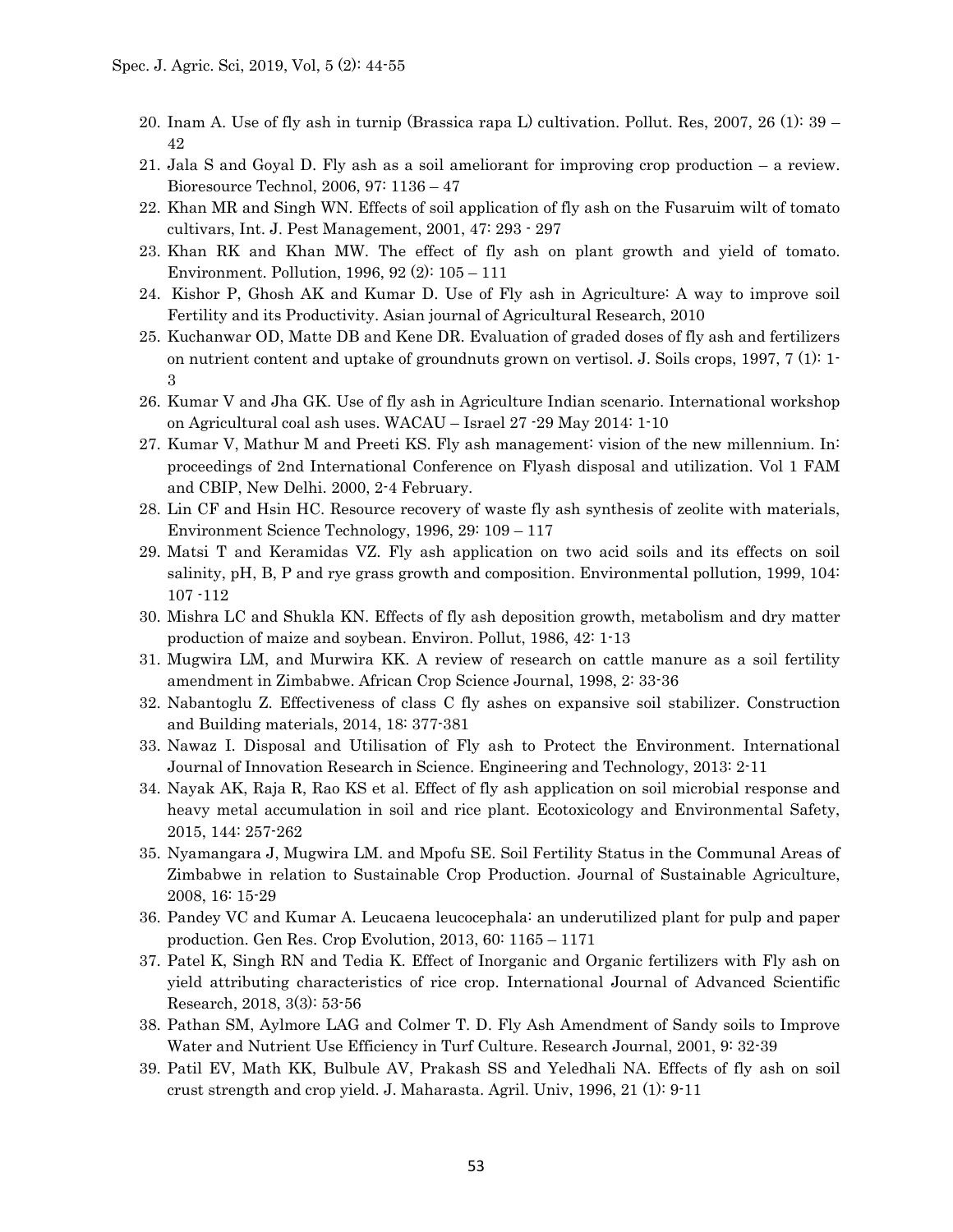- 40. Poykio R, Nurmesniemi H and Dahl O. Concentrations of nutrient and heavy metals in cyclone fly ash from the grate fired boiler at a small municipal district peaty plant. Journal of residuals science and technology, 2007, 4(3): 127-136
- 41. Ram LC, Srivastava NK, Tripathi RC, et al. Management of mine spoils fro crop productivity with lignite fly ash and biological amendments. J. Environment Management, 2006, 79: 117 – 187
- 42. Ramesh V and Chhonkar PK. Growth and uptake of nutrients by rice and lettuce grown on an acid sulphate soil amended with fly ash and lime. J Indian Soc. Soil Science, 2001, 49 (1):  $222 - 225$
- 43. Sakker A and Rano R. Water Holding Capacities of flyashes: effect of size fractionation. Energy Sources. Part A. Recovery, Utilization Environment Effects, 2007, 29: 471 – 482
- 44. Sao S, Gothalwal R and Thetwari LK. Effect of fly ash and plant hormones treated soil on the increased protein and amino acid contents in the seeds of groundnuts (Arachishypogaea). Asian Journal. Chem, 2007, 19 (2): 1023-6
- 45. Saraswat PK and Chaudrary K. Effect of fly ash (FA) to improving soil quality and increase the efficient of crop productivity. European Journal of Biotechnology and Bioscience, 2014, 2 (6): 72 -78
- 46. Selvakumari G, Basker M, Jayanthi D and Mathaw KK. Effect of integration of fly ash with fertilizer and organic manures on nutrient availability, yield and nutrient uptake of rice in Alfisols. J Indian Soc, Soil Science, 2000, 48 (2): 2Furr et al., 1977 – 278
- 47. Selvakumari G, Basker M, Jayanthi D, and Mathaw KK. Fly ash in integrated plant nutrition system and its impact on soil properties yield and nutrient uptake of groundnuts. Madras Agril J, 1999, 86 (10-12): 556-561
- 48. Sharma C and Uma-Singh SN. Fly ash for the removal of Mn from aqueous solutions and waste workers. Chem Eng Journal, 2007, 132: 319 – 323
- 49. Sharma SK. and Kaira N. Effect of fly ash incorporation on soil properties and productivity of crops. A review. J Sci Ind Res, 2006, 65: 383 – 390
- 50. Shinde BN, Koohan, SM. and Patil AS. Use of fly ash for improving physical properties of black soil. J. Maharastra Agril. Univ, 1995, 20 (2): 167 – 69
- 51. Sikka R, and Kansal BD. Characterization of thermal power plant fly ash for agronomic purposes and to identify pollution hazards. Bioresources Technol, 1994, 50: 269 -273
- 52. Sikka R, and Kansal BD. Effect of flyash application on yield and nutrient composition of rice, wheat and pH of available nutrient status of soils. Bioresources Technol, 1995, 51: (2- 3)199 - 203
- 53. Singh LP and Siddiqui ZA. Effects of flyash and Helminthosponiumoryzae on growth and yield of three cultivars of rice. Bioresour Techno, 2003, 86: 73-78
- 54. Sireesha A, and Prasuna Rani P. Effect of fly ash and fertilizers on yield, nutrient uptake and soil nutrient status of groundnuts (Arachishypogaea). Asian Journal of soil science, 2014,  $9(2): 226 - 233$
- 55. Skousen J, Yang JE, Lee J and Ziemkiewiez P. Review of fly ash as a soil amendment. Geosystem Engineering, 2013, 16 (3): 249-256
- 56. Straughan I, Elseewi AA and Page AL. Mobilization of selected trace elements in residues from coal combustion with special reference to flyash. In Hemphi D D editor. Trace substances in environmental health – XII. A symposium. Columbia, University of Missouri, 1978, 389 – 402.
- 57. Taylor EM and Schumann GE. Flyash and lime amendment of acidic soil to aid vegetation. J. Environment Quality, 1988, 17: 120 – 124